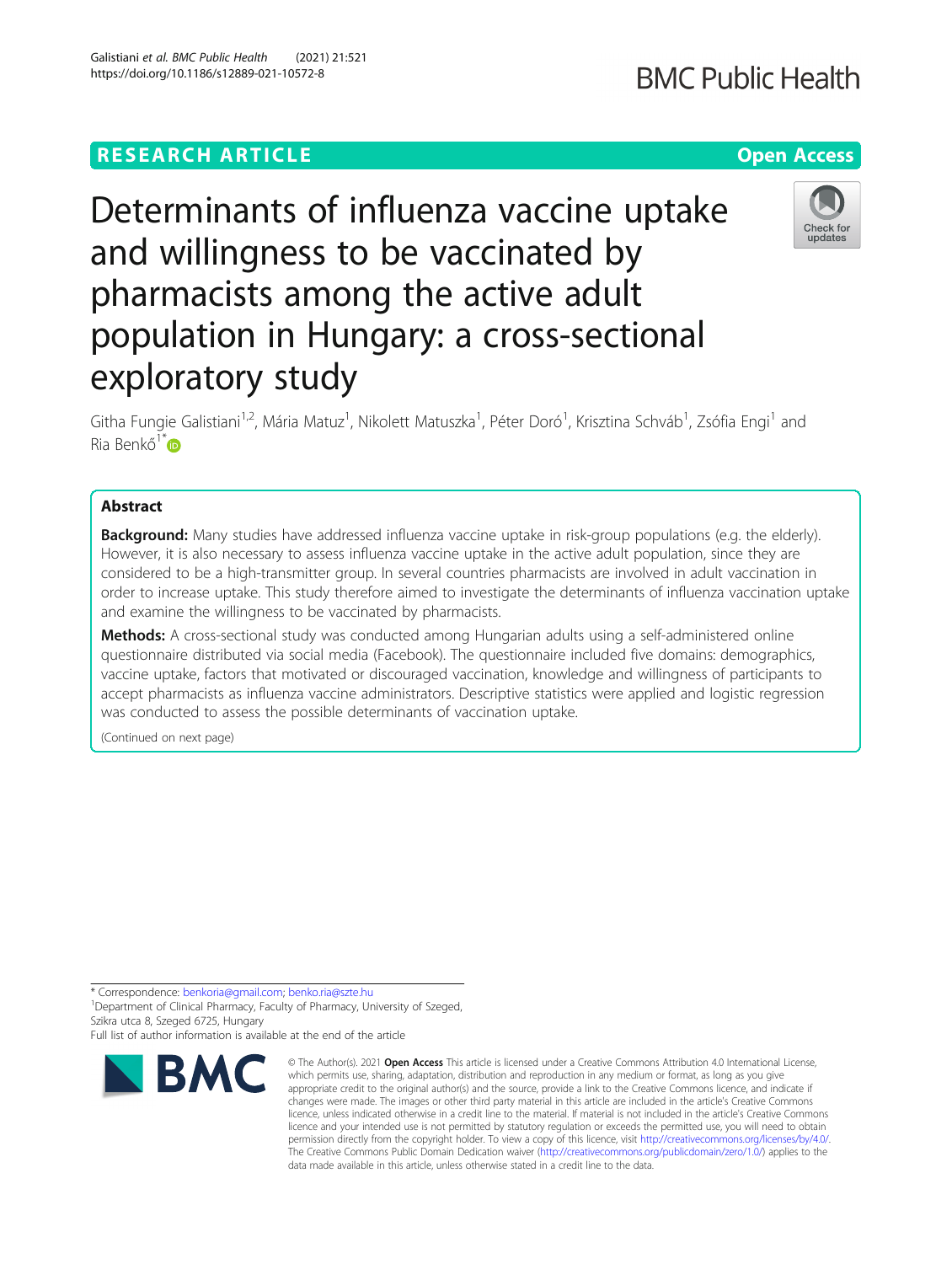## (Continued from previous page)

Results: Data from 1631 participants who completed the questionnaires were analysed. Almost 58% of respondents (944/1631) had occupational and/or health risk factors for influenza. Just over one-tenth (12.3%;200/1631) of participants were vaccinated during the 2017/18 influenza season, 15.4% (145/944) of whom had a risk factor for influenza. Approximately half of the participants (47.4%) believed that influenza vaccination can cause flu, and just over half of them (51.6%), were not knowledgeable about the safety of influenza vaccine ingredients. Logistic regression found that age, sex, health risk factor and knowledge on influenza/influenza vaccination were associated with influenza vaccination uptake ( $p < 0.05$ ). The most frequently cited reason for having an influenza vaccination was self-protection (95.0%). The most common reason given for refusing the influenza vaccine was that the respondent stated they rarely had an infectious disease (67.7%). The number of participants who were willing to be vaccinated by pharmacists was two-times higher than the number of participants who were actually vaccinated during the 2017/18 influenza season.

Conclusion: Influenza vaccine uptake in the active adult population is low in Hungary. Public awareness and knowledge about influenza vaccination and influenza disease should be increased. The results also suggest a need to extend the role played by pharmacists in Hungary.

Keywords: Influenza vaccine, Vaccine uptake, Determinants, Adult, Pharmacists

#### Background

Influenza is a highly infectious viral disease that spreads around the world in annual outbreaks, resulting in between 3 and 5 million cases of severe illness and 290, 000–650,000 deaths [\[1,](#page-11-0) [2](#page-11-0)]. One study ranked influenza as the infectious disease with the highest impact on population health in Europe [\[3](#page-11-0)].

The most effective way for individuals to avoid this disease is to have an influenza vaccination each year [\[1](#page-11-0), [4\]](#page-11-0). Influenza vaccination has been recommended by the WHO for some specific populations (e.g. pregnant women and the elderly) [\[1](#page-11-0)]. Despite the well-recognised target population for seasonal influenza vaccination, there is some evidence suggesting that vaccination should be also prioritised among those with the highest number of social contacts, i.e. schoolchildren and active adults, to avoid transmission of infections and large outbreaks [\[5](#page-11-0), [6](#page-11-0)]. Additionally, protective immune response after vaccination may develop in higher rate in the young ones, compared to elderly with immunosenescence [[7\]](#page-11-0).

Factors relating to influenza vaccine uptake have previously been investigated mainly in the Western European countries and the USA [\[8](#page-11-0), [9\]](#page-11-0); a limited number of studies have been performed in Central and Eastern European countries [\[8](#page-11-0)–[10](#page-11-0)]. In a multi-site study from eleven European countries, various factors (e.g. socioeconomics factors, gender, size of household, educational level and household income) were identified as potential determinants of influenza vaccine uptake, but no data was reported for Hungary [\[10\]](#page-11-0). Therefore, there is a need to assess and understand factors that may influence influenza vaccination uptake in Hungary. Beside the lack of knowledge on associated factors of influenza uptake in Hungary, the other motivation of this research

was that no other studies focused specifically on the active adult population, which may play crucial role in flu epidemic development.

A review article summarised the strategies that have been applied in an attempt to achieve higher coverage rates for influenza vaccination  $[11]$ . As access to influenza vaccination is an important challenge in many countries, one of the recommended strategies was the involvement of community pharmacists as influenza vaccine administrators, due to their better access to patients and more convenient opening time. Pharmacy-based vaccination services have been gradually developing since the end of the twentieth century. These services were first established in Argentina, South-Africa, USA and Australia, but have since expanded to some European countries (Denmark, Ireland, Portugal, Switzerland and the UK) and also to some countries outside of Europe (Canada, Philippines) [[12](#page-11-0)–[14\]](#page-11-0). A systematic review and meta-analysis showed that the involvement of pharmacists in vaccination programmes, whether as educators, facilitators or administrators of vaccines, resulted in increased vaccination rates [[15\]](#page-11-0). Accordingly, the International Federation of Pharmacists (FIP) has a strong commitment to improve vaccination coverage through pharmacists and actively advocate pharmacy vaccination for more than a decade [[14,](#page-11-0) [16\]](#page-11-0). Despite the well-recognised benefits of the involvement of pharmacists, no pharmacy-based vaccination services currently exist in Central or Eastern Europe and it is important to observe whether the patients willing to be vaccinated by pharmacists in Hungary. As access to influenza vaccination may be challenging for Hungarian adults as well, there is potential to improve access and vaccination uptake by enabling pharmacists to give flu vaccinations.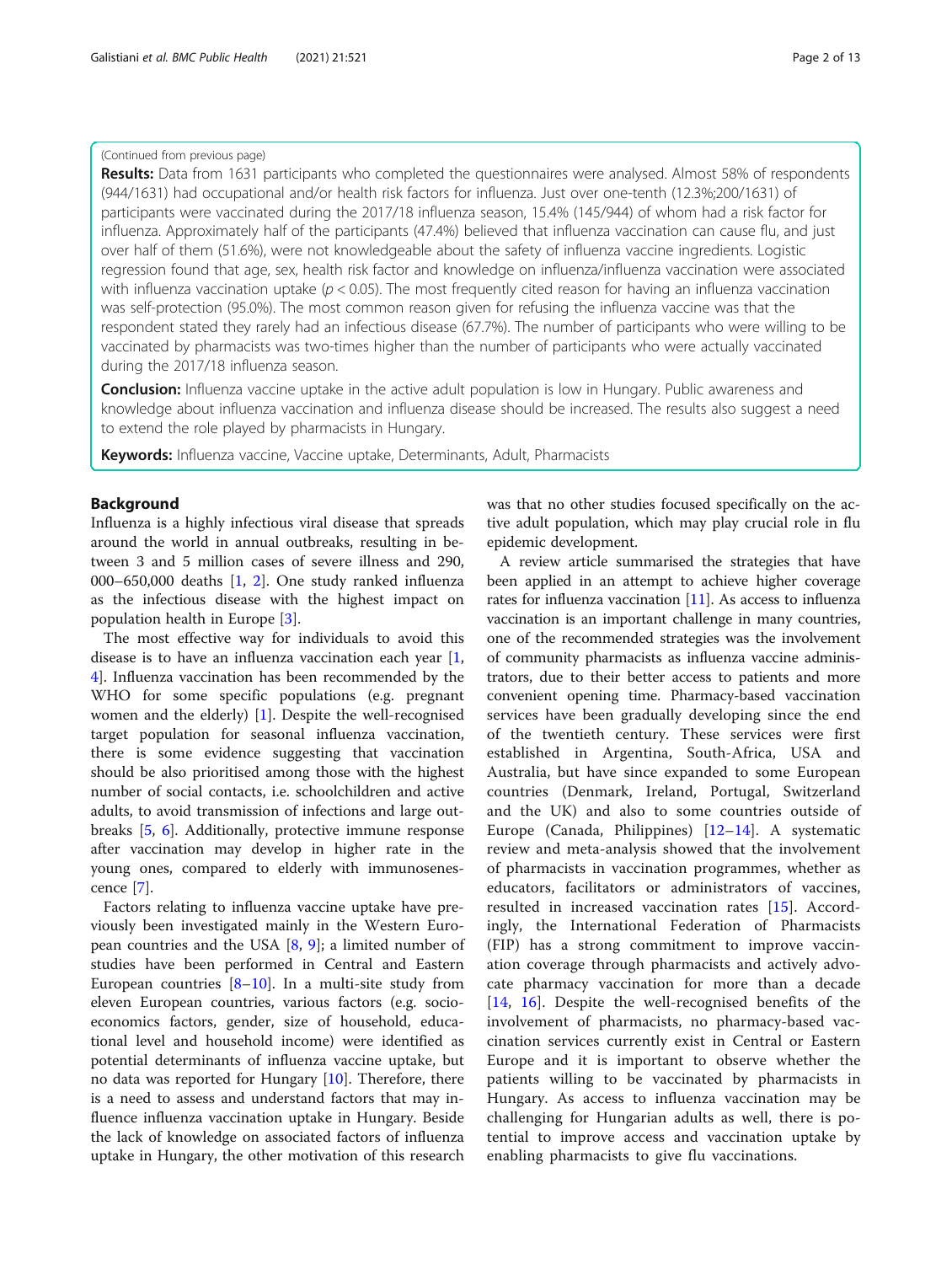### Methods

#### Study design and setting

The study was an observational cross-sectional study carried out in Hungary between March and July 2018. The self-administered questionnaire was distributed via social media (Facebook). Facebook is the most popular social media used in Hungary and majority (80%) of the users belong to the 20–59 years age group [[17](#page-11-0)]. The questionnaire was constructed on Google docs and the link was shared to public via various Hungarian Facebook Groups ( $N = 35$ ). In order to achieve a neutral sampling, we targeted participants based on various leisure time activities (i.e. different newspaper readers, fishermen, bee keepers, cooking groups, etc.). First, we contacted the group administrators to put the link on the open page and sent them reminders for 2–3 times.

#### Participants

Everyone who lives in Hungary, understands Hungarian and has a Facebook account was eligible to voluntarily take part in this study. No financial or other incentives were applied. During the analysis, however, we focused on the active adult population, aged 20 to 59 years.

#### Sample size

We adopted the sample size calculation written by Lemeshow et al. and published by the World Health Organisation [[18\]](#page-11-0). We assumed that each of the main outcome measures has a prevalence between 5 and 95% (not very rare or very frequent). After we targeted the highest minimal sample size  $(N = 384)$  that could be required, with a precision estimate of  $\pm 5\%$  and the type I error (alpha) of 5% at 95% confidence level.

## **Questionnaire**

The survey instrument was a questionnaire. The questions included general characteristics (e.g. age, sex, risk factors for influenza based on The Annual Vaccine Guideline of the Hungarian Ministry of Health [\[19\]](#page-11-0)), uptake of the seasonal influenza vaccine during the 2017/ 18 influenza season, factors motivating or discouraging uptake of the vaccine (see complete list of questions in Table [3\)](#page-5-0), participants' knowledge in relation to influenza and influenza vaccination (see complete list of questions in Table [5](#page-7-0)) and the willingness of the participants to receive an influenza vaccination from their community pharmacist. Questions on potential determinants and knowledge items were based on published studies [[20](#page-11-0)–

[23\]](#page-11-0) and own ideas of the study team. The study team discussed potential questions at several rounds, and included questions after consensus. Then the questionnaire was piloted with a sample of ten individuals to ensure the clarity of the questions.

Binary questions were asked about both seasonal influenza vaccination uptake and the willingness of participants to receive an influenza vaccination from a pharmacist. Multiple choice questions were used to gain information relating to factors motivating or discouraging influenza vaccination uptake.

The knowledge of participants relating to influenza/influenza vaccination was measured using a set of 17 questions. For each question, there were three possible answers: yes', no' or don't know'. One point was assigned for each correct answer, zero points were given for the don't know' answer and one point was subtracted for giving the wrong answer. Finally, the total was calculated, with a range from  $-17$  to  $+17$ , then calculated as the percentage of the total achievable points. For this knowledge section, the answers of participants who had more than five missing answers were excluded from the analysis.

#### Data analysis

Descriptive, bivariate and multivariate statistical analyses were applied to describe all survey items. Descriptive statistics, including means, standard deviations and percentages were used to describe all variables. Bivariate analyses, such as Pearson's chi-square test and Fisher's exact test, were used to compare categorical variables. Logistic regression was conducted to assess the potential associated factors of influenza vaccination uptake and adjusted odds ratios were reported. The level of statistical significance was set at  $p < 0.05$ . All statistical analyses were performed using R software (R version 3.6.1).

## Results

In total, 1842 questionnaires were filled. Of these, 1631 questionnaires were analysed and 211 were excluded since those were filled by participants who were not in the active adult (20–59 years old) population (Fig. [1](#page-3-0)). The mean age of participants was 33.7 years  $(SD = 10.7;$ CI 95% 33.2–34.2), while 944 participants (57.9%; CI 95% 55.5–60.3) had occupational and/or health risk factors for influenza. Just over one-tenth (12.3%; CI 95% 10.8–13.9) of participants had received an influenza vaccination during the previous influenza season, and 15.4% (145/944; CI 95% 13.2–17.8) of those had a risk factor for influenza. The general characteristics of the participants are presented in Table [1](#page-4-0).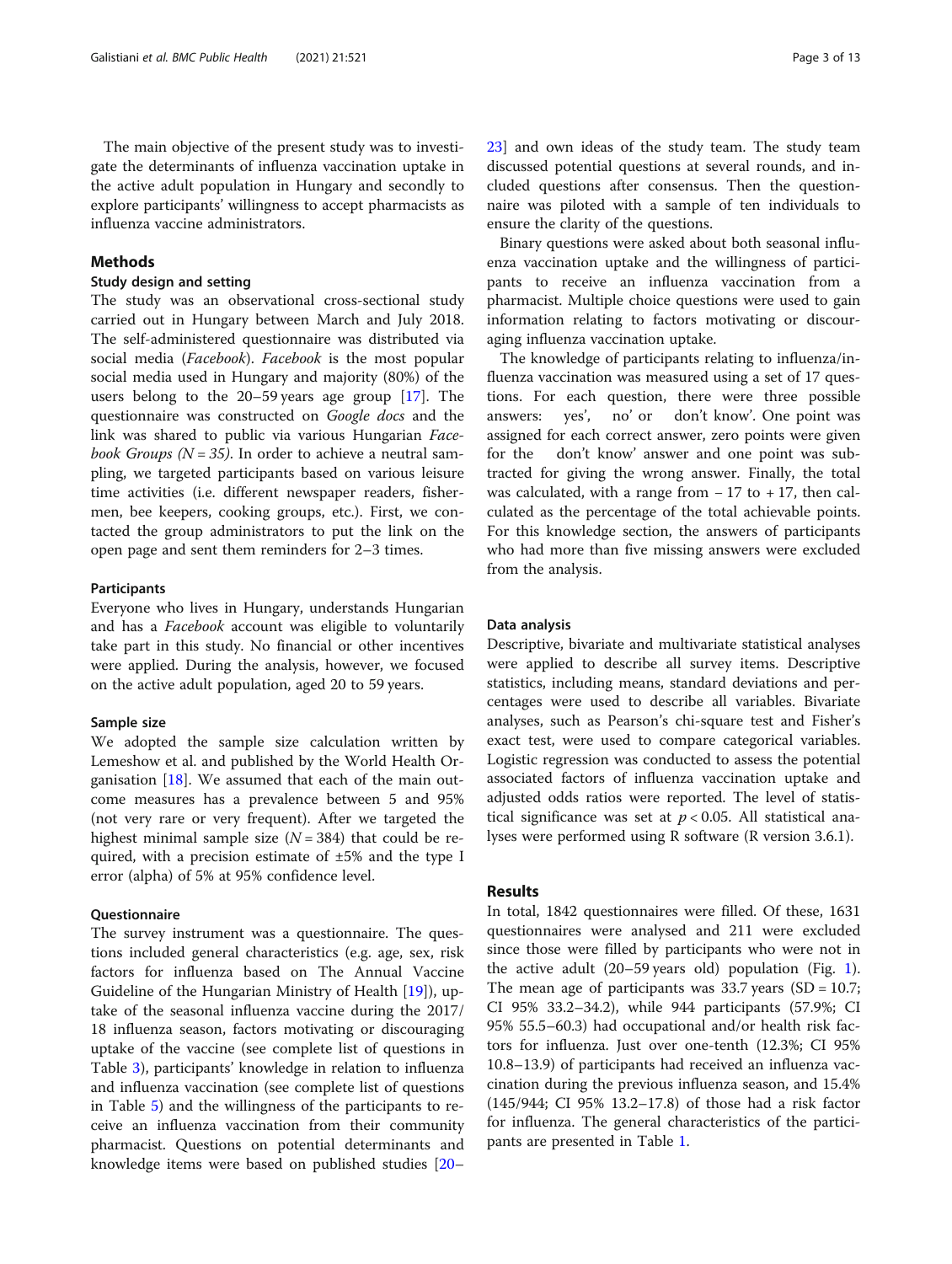<span id="page-3-0"></span>

## Demographics relating to vaccination uptake among participants

Overall, there were significant differences in age, sex, educational level, occupational risk factor, health risk factor and knowledge of vaccinated versus unvaccinated participants  $(p < 0.05)$  in the bivariate analysis. Participants' type of residence was the only variable that showed no significant difference between vaccinated and unvaccinated participants (Table [1](#page-4-0)). Furthermore, logistic regression showed that age, sex, health risk factor and knowledge about influenza were associated with influenza vaccination uptake (Table [2\)](#page-4-0).

## Factors which motivated or discouraged vaccination uptake

The reasons for obtaining or not obtaining the influenza vaccination are summarised in Table [3](#page-5-0). The most commonly cited reasons for having the vaccination were self-protection' (95.0%), to protect those with risk factors around' (61.0%) and consider influenza as severe disease' (52.5%). The most cited reasons for not having the vaccination were I rarely get infectious diseases' (67.7%), followed by I do not have a risk factor' (48.9%) and nobody has risk factor around' (41.0%). In total, 700 (48.9%) unvaccinated participants selected I do not have a risk factor' as their reason for not having the vaccination; however, we discovered that in reality just over half of them (353/700) had at least one risk factor for influenza.

Table [4](#page-6-0) shows the role played by different sources of advice or opinions when it came to participants' vaccination status. Most participants stated that they were not influenced (indifferent or not influenced categories) by any external opinions with regard to their influenza vaccination uptake. Approximately one-third of vaccinated participants stated that their decision had been influenced by a recommendation from a specialist doctor, a GP, another healthcare worker or a family member.

#### Knowledge of influenza vaccination/influenza disease

The participants' knowledge in response to certain questions is summarised in Table [5.](#page-7-0) Most participants (93.6%) knew that influenza is an infectious disease. On the other hand, approximately half of the participants (47.4%) believed that influenza vaccination can cause flu, and just over half of them (51.6%), calculated from the sum of 'wrong' and 'unknown' answers) were not knowledgeable about the safety of influenza vaccine ingredients (Table [5\)](#page-7-0).

In total, only 30.6% of all participants gave a correct answer to the statement flu vaccine can cause influenza disease'; however, the vaccinated group showed better knowledge compared with the knowledge of the unvaccinated group (54.5% vs 27.3%) (Table [5\)](#page-7-0). Moreover, vaccinated participants scored higher for each knowledge question in comparison with the scores of non-vaccinated participants. This higher level of knowledge was identified as one of the factors associated with influenza vaccine uptake ( $p < 0.05$ ) (Table [2\)](#page-4-0).

There were large differences in the level of knowledge between vaccinated and unvaccinated participants with regard to assumptions that influenza vaccination is the best method to prevent influenza (12.5% vs 55.4%), the safety of vaccine ingredients (19.5% vs 56.1%) and whether the influenza vaccine can cause influenza disease (44.5% vs 71.2%) (These numbers were calculated from the sum of 'wrong' and 'unknown' answers in Table [5\)](#page-7-0).

## Willingness to accept pharmacists as influenza vaccine administrators

Overall, almost one-third (29.1%; CI 95% 26.9–31.3) of all participants would accept an influenza vaccination from a pharmacist. Table [6](#page-9-0) shows that the willingness to accept pharmacists as vaccine administrators was significantly higher among participants who had been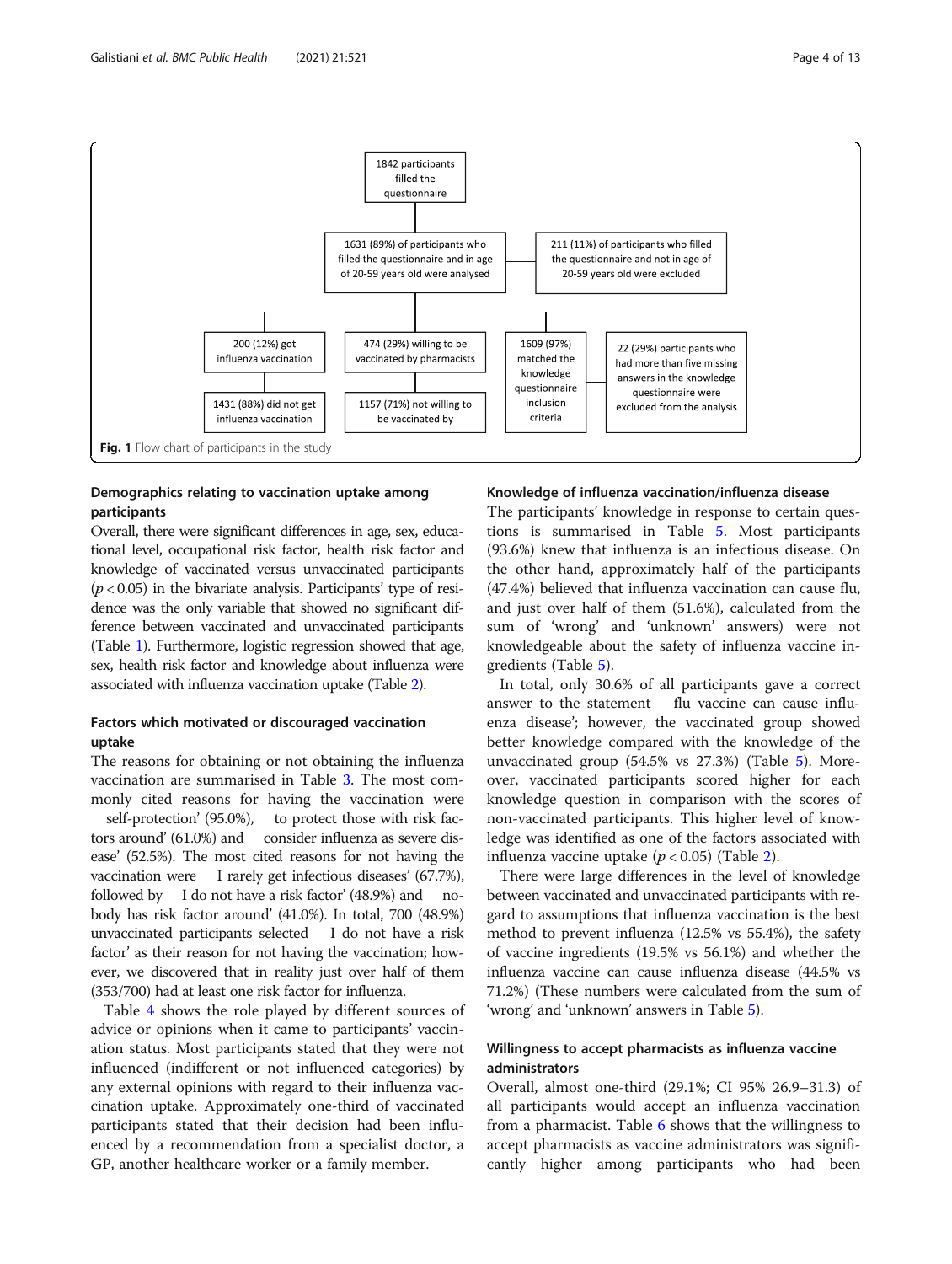| Variable                              | <b>Vaccination status</b> |                         |                         | <b>Statistical test</b>            | p-      |
|---------------------------------------|---------------------------|-------------------------|-------------------------|------------------------------------|---------|
|                                       | Yes $(n = 200)$           | No $(n = 1431)$         | <b>Total</b>            |                                    | value   |
|                                       | Number (Row %)            | Number (Row %)          | Number (Col.%)          |                                    |         |
| Age (years)                           |                           |                         |                         |                                    |         |
| $(mean \pm SD)$                       | $37.5 \pm 11.2$           | $33.2 \pm 10.5$         | $33.7 \pm 10.7$         | Welch's two Sample t-test          | < 0.001 |
| Sex                                   |                           |                         |                         |                                    |         |
| Male                                  | 50(16.1)                  | 260 (83.9)              | 310 (19.0)              | Pearson's Chi-square test          | 0.0214  |
| Female                                | 150 (11.4)                | 1170 (88.6)             | 1320 (80.9)             |                                    |         |
| N/A                                   | 0(00.0)                   | 1(100)                  | 1(00.0)                 |                                    |         |
| Type of residence                     |                           |                         |                         |                                    |         |
| Village                               | 33 (13.3)                 | 225 (86.8)              | 258 (15.8)              | Pearson's Chi-square test          | 0.7587  |
| City                                  | 166 (12.1)                | 1205 (87.9)             | 1371 (84.1)             |                                    |         |
| N/A                                   | 1(0.5)                    | 1(0.5)                  | 2(0.1)                  |                                    |         |
| <b>Educational level</b>              |                           |                         |                         |                                    |         |
| Primary                               | $\overline{4}$<br>(15.4)  | 22<br>(84.6)            | 26<br>(1.6)             | Fisher's exact test for count data | 0.0146  |
| Secondary                             | 87<br>(10.1)              | 772<br>(89.9)           | 859<br>(52.7)           |                                    |         |
| Tertiary                              | 109<br>(14.7)             | 635<br>(85.4)           | 744<br>(45.6)           |                                    |         |
| N/A                                   | 0<br>(0.0)                | $\overline{2}$<br>(100) | $\overline{2}$<br>(0.1) |                                    |         |
| Occupational risk factor <sup>a</sup> |                           |                         |                         |                                    |         |
| Yes                                   | 88(17.2)                  | 424(82.8)               | 512(31.4)               | Pearson's Chi-square test          | < 0.001 |
| No                                    | 112(10.1)                 | 1002(89.9)              | 1114(68.3)              |                                    |         |
| N/A                                   | O(0.0)                    | 5(100)                  | 5(0.3)                  |                                    |         |
| Health risk factor b                  |                           |                         |                         |                                    |         |
| Yes                                   | 95(15.1)                  | 536(84.9)               | 631(38.7)               | Pearson's Chi-square test          | 0.0063  |
| No                                    | 105(10.5)                 | 895(89.5)               | 1000(61.3)              |                                    |         |
| Knowledge $(N = 1609)$                |                           |                         |                         |                                    |         |
| (mean $\pm$ SD)                       | $85.4 \pm 9.7$            | $70.7 \pm 15.1$         | $72.5 \pm 15.3$         | Welch's two Sample t-test          | < 0.001 |

<span id="page-4-0"></span>Table 1 Bivariate analysis of participants' general characteristics and influenza vaccination uptake during the 2017/18 influenza season

<sup>a</sup>Occupational risk factors include participants who have at least one of the following statuses: students in the health care field; work in health care services; social institution/long care term facility; nursery school/kindergarten; livestock or animal transfer (swine, poultry, horse); poultry processing or abattoir; work with immigrants/foreign people

bHealth risk factors include participants who had at least one of the following conditions in the previous year: heart failure; coronary artery disease; chronic pulmonary disease; immune disease; taking immunosuppressive drugs; inflammatory bowel disease; chronic liver disease; chronic kidney disease; pregnancy/ planning pregnancy; disabled (physically); smoker

|  | Table 2 Logistic regression analysis to identify associated |  |  |  |
|--|-------------------------------------------------------------|--|--|--|
|  | factors for influenza vaccination uptake ( $n = 1602$ )     |  |  |  |

| ractors for minacriza vacchiation aptaile (n   |                   |                 |         |
|------------------------------------------------|-------------------|-----------------|---------|
|                                                | <b>OR</b>         | 95% CI          | p-value |
| Age                                            | 1.028             | $1.012 - 1.044$ | 0.001   |
| Sex (male)                                     | 1.838             | 1.217-2.774     | 0.004   |
| Occupational risk factor                       | 1.211             | 0.838-1.751     | 0.309   |
| <b>Health risk factor</b>                      | 2.070             | 1.472-2.910     | 0.000   |
| <b>Educational level - Primary (reference)</b> | $\qquad \qquad -$ |                 |         |
| Secondary                                      | 0.568             | $0.149 - 2.171$ | 0.408   |
| Tertiary                                       | 0.585             | $0.153 - 2.241$ | 0.434   |
| Knowledge                                      | 1.096             | 1.078-1.114     | 0.000   |

vaccinated during the last influenza season  $(p < 0.05)$ . Similarly, the mean knowledge score of participants who were willing to get their influenza vaccination at a pharmacy was significantly higher compared with the knowledge of those who said they would refuse a pharmacybased service ( $p < 0.05$ ). The number of participants who were willing to be vaccinated by pharmacists  $(n = 474)$ was two times higher than the number of participants who were actually vaccinated during the 2017/18 influenza season ( $n = 200$ ).

## **Discussion**

There are limited data available relating to influenza vaccine uptake patterns in Central and Eastern Europe. The technical report of the ECDC on seasonal influenza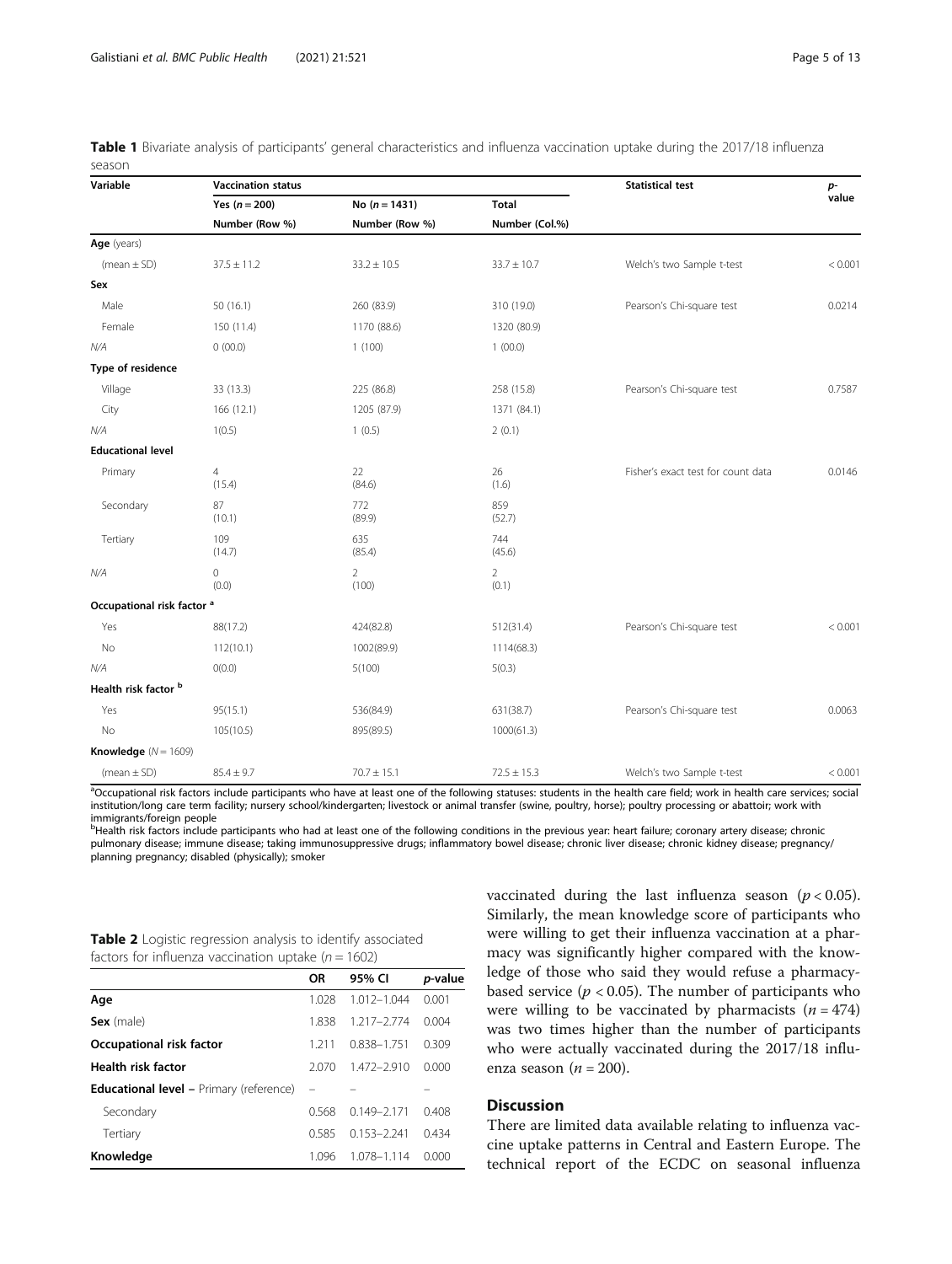<span id="page-5-0"></span>

| Reasons for being                                                                   | Number (%) |
|-------------------------------------------------------------------------------------|------------|
| <b>Vaccinated.</b> $n = 200 (100\%)$                                                |            |
| To protect myself from the flu and its complications                                | 190(95.0)  |
| To protect those with risk factors around me                                        | 122(61.0)  |
| I consider flu a severe disease                                                     | 105(52.5)  |
| I belong to a risk group, I am prone to infections/diseases                         | 69(34.5)   |
| I had severe influenza previously                                                   | 31(15.5)   |
| Death due to influenza complications around me (in my neighbourhood)                | 7(3.5)     |
| <b>Unvaccinated</b> , $n = 1431 (100\%)$                                            |            |
| Because I rarely get infectious diseases (including influenza)                      | 968(67.7)  |
| Because I do not have a risk factor                                                 | 700(48.9)  |
| Because nobody has a risk factor around me                                          | 587(41.0)  |
| Because I prefer alternative therapies (e.g. natural medicine)                      | 511(35.7)  |
| Lconsider influenza a minor disease                                                 | 463(32.4)  |
| Because Lam afraid of the side effects                                              | 451(31.5)  |
| Because of the contradictory opinions on flu vaccine                                | 411(28.7)  |
| I consider the vaccine ineffective                                                  | 380(26.6)  |
| Because I prefer medical therapy                                                    | 361(25.2)  |
| Previous bad experience with flu vaccine among family members/acquaintance          | 341(23.8)  |
| Because I forgot and missed it                                                      | 263(18.4)  |
| Because Lam afraid of the needles                                                   | 172(12.0)  |
| I received the flu vaccine previously, but it was ineffective because I got the flu | 156(10.9)  |
| Influenza vaccine is contraindicated to me                                          | 93(6.5)    |
| I received the flu vaccine previously, but I experienced major/serious side effects | 85(5.9)    |

<sup>a</sup>Participants' could give more than one reason

coverage rate [\[24\]](#page-11-0) showed that in Hungary, vaccination rate among the elderly (above 60 years) was 21.9% in 2017/2018, which is far from the target of 75%. In the present study focusing on only active adults, the influenza vaccination uptake of respondents was low, 12.3%. A similarly low level (9.5%) of vaccination coverage was reported from Poland (considering the whole population), and generally influenza vaccination uptake was suboptimal across Europe  $[10]$  $[10]$ . More than half  $(944)$ 1631) of participants in the present study had occupational and/or health risk factors, and only 15.4% of them had been vaccinated against influenza. Recent studies have reported that vaccination rates among adults aged 16 to 65 years old who had a risk factor were higher, at between 29.8 and 49.2% in Australia and between 45.7 and 49.4% in England [[25](#page-11-0), [26](#page-11-0)].

Our findings showed that approximately one in two participants believed that the influenza vaccine can cause influenza (47.4%) and half of them were not knowledgeable about the safety of influenza vaccine ingredients (51.6%). These factors might have influenced these participants' decisions not to have an influenza vaccination during the 2017/18 influenza season.

## Demographics relating to vaccination uptake among participants

With regard to the demographic factors associated with influenza vaccine uptake, some of our findings are similar to previously published findings. In the present study, older age was associated with influenza vaccination uptake (Table [2\)](#page-4-0). A similar finding was reported by a systematic review that focused on European and Asian populations [[27](#page-11-0)]. The present study also showed that being male was associated with being vaccinated (Table [2](#page-4-0)). Additionally, some studies have noted that being female can be a barrier to influenza vaccine uptake  $[8, 10, 28]$  $[8, 10, 28]$  $[8, 10, 28]$  $[8, 10, 28]$  $[8, 10, 28]$  $[8, 10, 28]$  $[8, 10, 28]$ . However, the aforementioned systematic review reported that sex was not a consistent predictor of influenza vaccination across different European countries [[27](#page-11-0)].

Another factor associated with influenza vaccination uptake was having a health risk factor. A similar association between health risk factors and vaccine uptake has been reported in some previous studies [[20,](#page-11-0) [28](#page-11-0), [29\]](#page-12-0). However, the earlier systematic review found that occupational health risk factors were not a consistent predictor of influenza vaccination uptake [\[27](#page-11-0)].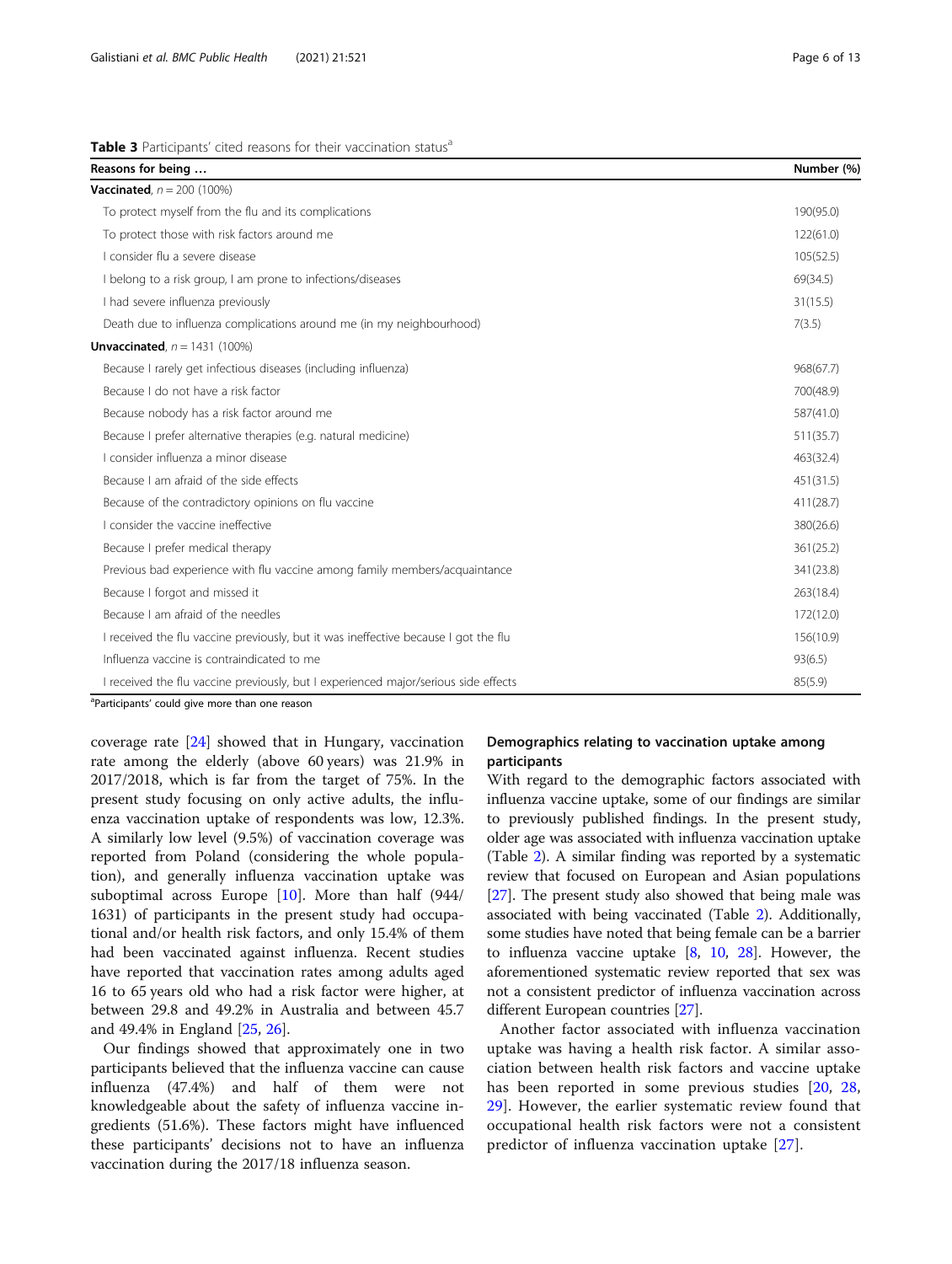| Source of<br>recommendation       | To have the influenza vaccine<br>$n = 200$ (100%) | To not have the influenza vaccine<br>$n = 1431(100\%)$ |
|-----------------------------------|---------------------------------------------------|--------------------------------------------------------|
| or opinion                        | Number (%)                                        | Number (%)                                             |
| <b>Specialist</b>                 |                                                   |                                                        |
| Influenced                        | 75(37.5)                                          | 234(16.4)                                              |
| Indifferent                       | 19(9.5)                                           | 256(17.9)                                              |
| Not influenced                    | 84(42.0)                                          | 841(58.8)                                              |
| N/A                               | 22(11.0)                                          | 100(7.0)                                               |
| <b>Family member</b>              |                                                   |                                                        |
| Influenced                        | 70(35.0)                                          | 368(25.7)                                              |
| Indifferent                       | 32(16.0)                                          | 280(19.6)                                              |
| Not influenced                    | 77(38.5)                                          | 701(49.0)                                              |
| N/A                               | 21(10.5)                                          | 82(5.7)                                                |
| <b>General practitioner</b>       |                                                   |                                                        |
| Influenced                        | 68(34.0)                                          | 187(13.1)                                              |
| Indifferent                       | 27(13.5)                                          | 277(19.4)                                              |
| Not influenced                    | 85(42.5)                                          | 861(60.2)                                              |
| N/A                               | 20(10.0)                                          | 106(7.4)                                               |
| Other healthcare worker           |                                                   |                                                        |
| Influenced                        | 62(31.0)                                          | 301(21.0)                                              |
| Indifferent                       | 26(13.0)                                          | 266(18.6)                                              |
| Not influenced                    | 89(44.5)                                          | 783(54.7)                                              |
| N/A                               | 23(11.5)                                          | 81(5.7)                                                |
| Pharmacist                        |                                                   |                                                        |
| Influenced                        | 28(14.0)                                          | 173(12.1)                                              |
| Indifferent                       | 28(14.0)                                          | 279(19.5)                                              |
| Not influenced                    | 112(56.0)                                         | 870(60.8)                                              |
| N/A                               | 32(16.0)                                          | 109(7.6)                                               |
| Media (internet/television/radio) |                                                   |                                                        |
| Influenced                        | 12(6.0)                                           | 109(7.6)                                               |
| Indifferent                       | 30(15.0)                                          | 330(23.1)                                              |
| Not influenced                    | 124(62.0)                                         | 888(62.1)                                              |
| N/A                               | 34(17.0)                                          | 104(7.3)                                               |

<span id="page-6-0"></span>Table 4 The role played by different sources of recommendations/opinions on individuals' vaccination uptake decision

Factors that motivated or discouraged vaccination uptake The most frequently cited reasons for having an influenza vaccination were self-protection' and to protect those with risk factors around', which were also noted in other studies [[20,](#page-11-0) [22,](#page-11-0) [30](#page-12-0)], followed by consider flu as a severe disease'. These stated reasons imply that vaccinated people are more likely to be aware of the negative impacts of influenza disease. Of note, social responsibility was an important motivating factor for influenza vaccination. In the unvaccinated group, the most frequently stated reasons for not having influenza vaccination were rarely get influenza', followed by I do not have a risk factor'. Surprisingly, we found that participants who selected I do not have a risk factor' in fact had at least one existing risk factor. It can be assumed that participants' perception of risk factors needs to be improved through some type of educational intervention by healthcare professionals. Previous studies have also shown that the low uptake of the influenza vaccine is related to the perceived low risk of the disease [[8,](#page-11-0) [20,](#page-11-0) [28,](#page-11-0) [30](#page-12-0)–[32](#page-12-0)].

More than one-third of vaccinated participants reported that healthcare workers or a family member influenced their decision to have the influenza vaccine. Previous studies have also reported that a recommendation or opinion from healthcare workers or family members is a factor that influences whether someone has an influenza vaccination [[8,](#page-11-0) [20,](#page-11-0) [30](#page-12-0), [33](#page-12-0)]. Interestingly, some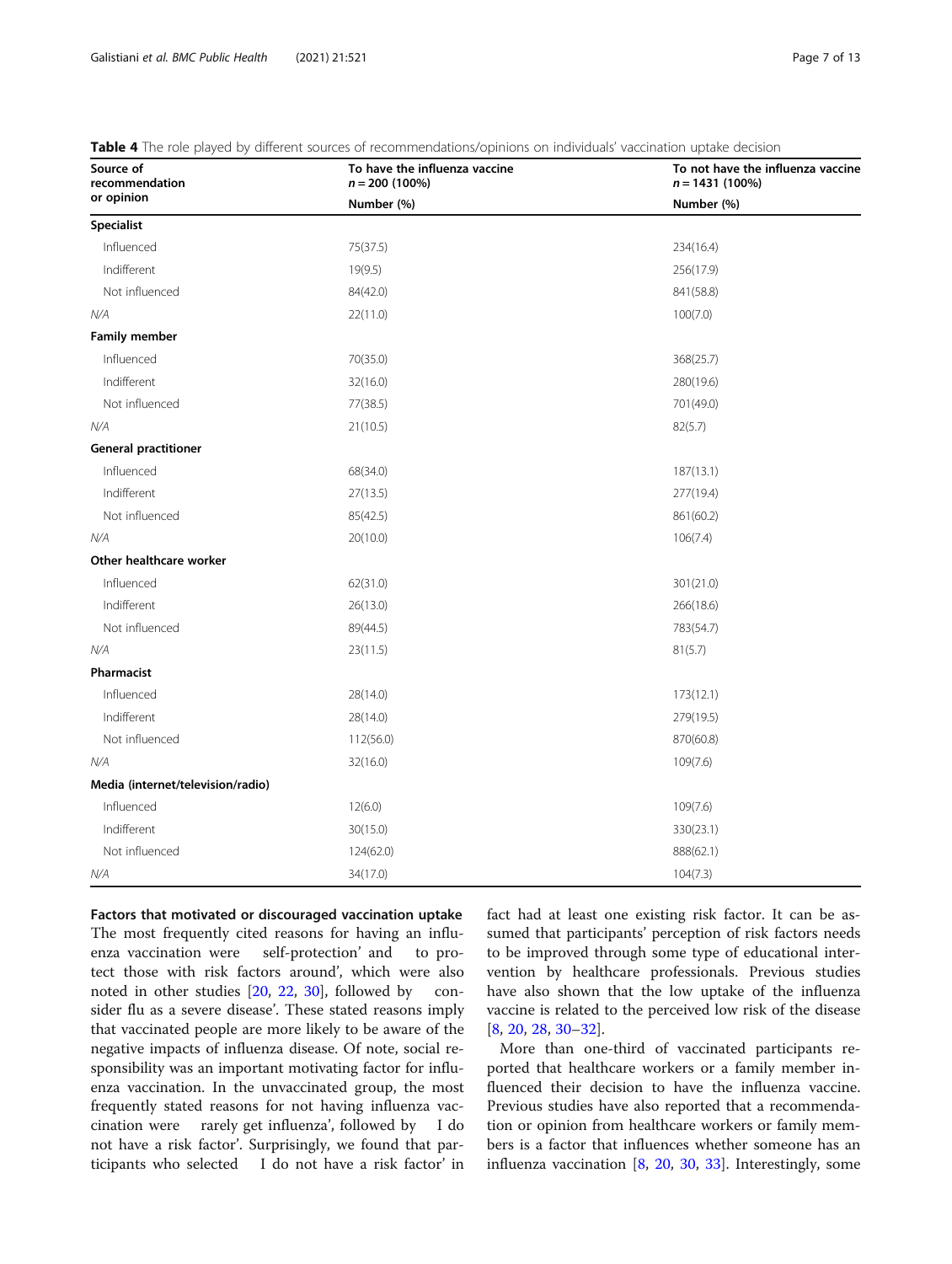## <span id="page-7-0"></span>Table 5 Participants' knowledge about influenza and influenza vaccination

| Question                                                                             | Correct<br>answer | Answer         | Vaccinated<br>$n = 200$<br>$(100\%)$ | Unvaccinated Total<br>$n = 1431$<br>$(100\%)$ | $n = 1631$<br>$(100\%)$ |
|--------------------------------------------------------------------------------------|-------------------|----------------|--------------------------------------|-----------------------------------------------|-------------------------|
|                                                                                      |                   |                | Number (%)                           | Number (%)                                    | Number (%)              |
| Influenza is an infectious disease                                                   | True              | Correct        | 194(97.0)                            | 1333(93.2)                                    | 1527(93.6)              |
|                                                                                      |                   | Wrong          | 4(2.0)                               | 57(4.0)                                       | 61(3.7)                 |
|                                                                                      |                   | Do not<br>know | O(0.0)                               | 30(2.1)                                       | 30(1.8)                 |
|                                                                                      |                   | NA             | 2(1.0)                               | 11(0.8)                                       | 13(0.8)                 |
| Influenza vaccination is recommended annually for the risk groups                    | True              | Correct        | 194(97.0)                            | 1122(78.4)                                    | 1316(80.7)              |
|                                                                                      |                   | Wrong          | O(0.0)                               | 87(6.1)                                       | 87(5.3)                 |
|                                                                                      |                   | Do not<br>know | 3(1.5)                               | 205(14.3)                                     | 208(12.8)               |
|                                                                                      |                   | ΝA             | 3(1.5)                               | 17(1.2)                                       | 20(1.2)                 |
| Influenza vaccination is highly/specially recommended for the elderly                | True              | Correct        | 189(94.5)                            | 988(69.0)                                     | 1282(78.6)              |
|                                                                                      |                   | Wrong          | 1(0.5)                               | 148(10.3)                                     | 119(7.3)                |
|                                                                                      |                   | Do not<br>know | 6(3.0)                               | 280(19.6)                                     | 209(12.8)               |
|                                                                                      |                   | <b>NA</b>      | 4(2.0)                               | 15(1.1)                                       | 21(1.3)                 |
| Influenza vaccination is highly/specially recommended for those with chronic         | True              | Correct        | 185(92.5)                            | 1093(76.4)                                    | 1173(71.9)              |
| diseases                                                                             |                   | Wrong          | 4(2.0)                               | 118(8.3)                                      | 152(9.3)                |
|                                                                                      |                   | Do not<br>know | 9(4.5)                               | 203(14.2)                                     | 289(17.7)               |
|                                                                                      |                   | <b>NA</b>      | 2(1.0)                               | 17(1.2)                                       | 17(1.0)                 |
| Elderly and those with certain chronic diseases can get the flu vaccination for True |                   | Correct        | 183(91.5)                            | 1009(70.5)                                    | 1192(73.1)              |
| free                                                                                 |                   | Wrong          | 4(2.0)                               | 48(3.4)                                       | 52(3.2)                 |
|                                                                                      |                   | Do not<br>know | 11(5.5)                              | 360(25.2)                                     | 371(22.8)               |
|                                                                                      |                   | <b>NA</b>      | 2(1.0)                               | 14(1.0)                                       | 16(1.0)                 |
| Influenza is a synonym for common cold                                               | False             | Correct        | 179(89.5)                            | 1239(86.6)                                    | 1418(86.9)              |
|                                                                                      |                   | Wrong          | 9(4.5)                               | 106(7.4)                                      | 115(7.1)                |
|                                                                                      |                   | Do not<br>know | 7(3.5)                               | 73(5.1)                                       | 80(4.9)                 |
|                                                                                      |                   | ΝA             | 5(2.5)                               | 13(0.9)                                       | 18(1.1)                 |
| In case of fever the vaccination should be postponed                                 | True              | Correct        | 177(88.5)                            | 1176(82.2)                                    | 1353(83.0)              |
|                                                                                      |                   | Wrong          | 7(3.5)                               | 41(2.9)                                       | 48(2.9)                 |
|                                                                                      |                   | Do not<br>know | 13(6.5)                              | 199(13.9)                                     | 212(13.0)               |
|                                                                                      |                   | NA             | 3(1.5)                               | 15(1.1)                                       | 18(1.1)                 |
| The best method to prevent influenza is the influenza vaccination                    | True              | Correct        | 172(86.0)                            | 619(43.3)                                     | 791(48.5)               |
|                                                                                      |                   | Wrong          | 12(6.0)                              | 453(31.7)                                     | 465(28.5)               |
|                                                                                      |                   | Do not<br>know | 13(6.5)                              | 339(23.7)                                     | 352(21.6)               |
|                                                                                      |                   | ΝA             | 3(1.5)                               | 20(1.4)                                       | 23(1.4)                 |
| Time to onset of action is 2 weeks for influenza vaccination in case of adults       | True              | Correct        | 163(81.5)                            | 841(58.8)                                     | 1004(61.6)              |
|                                                                                      |                   | Wrong          | 6(3.0)                               | 68(4.8)                                       | 74(4.5)                 |
|                                                                                      |                   | Do not<br>know | 29(14.5)                             | 501(35.0)                                     | 530(32.5)               |
|                                                                                      |                   | ΝA             | 2(1.0)                               | 21(1.5)                                       | 23(1.4)                 |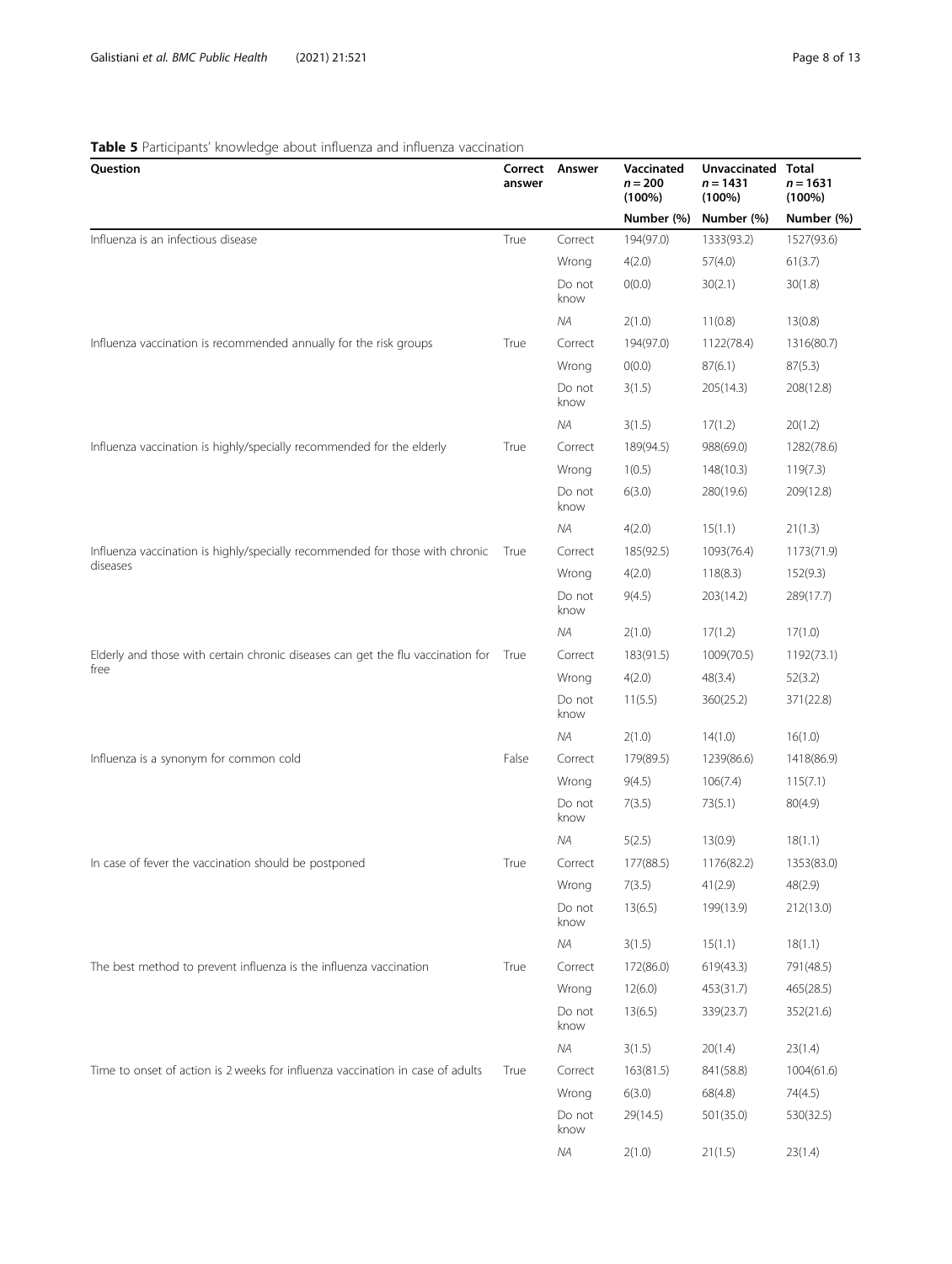## Table 5 Participants' knowledge about influenza and influenza vaccination (Continued)

| Question                                                                    | Correct<br>answer | Answer         | Vaccinated<br>$n = 200$<br>$(100\%)$ | Unvaccinated<br>$n = 1431$<br>$(100\%)$ | Total<br>$n = 1631$<br>$(100\%)$ |
|-----------------------------------------------------------------------------|-------------------|----------------|--------------------------------------|-----------------------------------------|----------------------------------|
|                                                                             |                   |                | Number (%)                           | Number (%)                              | Number (%)                       |
| Influenza vaccine contains safe ingredients                                 | True              | Correct        | 159(79.5)                            | 606(42.4)                               | 765(46.9)                        |
|                                                                             |                   | Wrong          | 8(4.0)                               | 258(18.0)                               | 266(16.3)                        |
|                                                                             |                   | Do not<br>know | 31(15.5)                             | 544(38.0)                               | 575(35.3)                        |
|                                                                             |                   | ΝA             | 2(1.0)                               | 23(1.6)                                 | 25(1.5)                          |
| Influenza can be prevented by high dose vitamin C (min. 500 mg daily)       | False             | Correct        | 156(78.0)                            | 662(46.3)                               | 818(50.2)                        |
| instead of vaccination                                                      |                   | Wrong          | 12(6.0)                              | 407(28.4)                               | 419(25.7)                        |
|                                                                             |                   | Do not<br>know | 30(15.0)                             | 344(24.0)                               | 374(22.9)                        |
|                                                                             |                   | ΝA             | 2(1.0)                               | 18(1.3)                                 | 20(1.2)                          |
| Antibiotics work against influenza                                          | False             | Correct        | 155(77.5)                            | 953(66.6)                               | 1108(67.9)                       |
|                                                                             |                   | Wrong          | 24(12.0)                             | 321(22.4)                               | 345(21.2)                        |
|                                                                             |                   | Do not<br>know | 18(9.0)                              | 144(10.1)                               | 162(9.9)                         |
|                                                                             |                   | ΝA             | 3(1.5)                               | 13(0.9)                                 | 16(1.0)                          |
| The flu vaccination can weaken the immune system                            | False             | Correct        | 151(75.5)                            | 652(45.6)                               | 803(49.2)                        |
|                                                                             |                   | Wrong          | 24(12.0)                             | 439(30.7)                               | 463(28.4)                        |
|                                                                             |                   | Do not<br>know | 22(11.0)                             | 320(22.4)                               | 342(21.0)                        |
|                                                                             |                   | ΝA             | 3(1.5)                               | 20(1.4)                                 | 23(1.4)                          |
| Influenza can be prevented by herbs (e.g. honey, ginger tea) instead of     | False             | Correct        | 143(71.5)                            | 672(47.0)                               | 815(50.0)                        |
| vaccination                                                                 |                   | Wrong          | 13(6.5)                              | 374(26.1)                               | 387(23.7)                        |
|                                                                             |                   | Do not<br>know | 41(20.5)                             | 368(25.7)                               | 409(25.1)                        |
|                                                                             |                   | ΝA             | 3(1.5)                               | 17(1.2)                                 | 20(1.2)                          |
| You should not take influenza vaccination if you have already got influenza | False             | Correct        | 117(58.5)                            | 625(43.7)                               | 742(45.5)                        |
|                                                                             |                   | Wrong          | 49(24.5)                             | 421(29.4)                               | 470(28.8)                        |
|                                                                             |                   | Do not<br>know | 32(16.0)                             | 370(25.9)                               | 402(24.7)                        |
|                                                                             |                   | ΝA             | 2(1.0)                               | 15(1.0)                                 | 17(1.0)                          |
| The flu vaccination can cause flu                                           | False             | Correct        | 109(54.5)                            | 390(27.3)                               | 499(30.6)                        |
|                                                                             |                   | Wrong          | 62(31.0)                             | 711(49.7)                               | 773(47.4)                        |
|                                                                             |                   | Do not<br>know | 27(13.5)                             | 308(21.5)                               | 335(20.5)                        |
|                                                                             |                   | $N\!A$         | 2(1.0)                               | 22(1.5)                                 | 24(1.5)                          |
| In case of egg allergy, the flu vaccination can be taken                    | True              | Correct        | 58(29.0)                             | 323(22.6)                               | 381(23.4)                        |
|                                                                             |                   | Wrong          | 61(30.5)                             | 264(18.5)                               | 325(19.9)                        |
|                                                                             |                   | Do not<br>know | 79(39.5)                             | 822(57.4)                               | 901(55.2)                        |
|                                                                             |                   | ΝA             | 2(1.0)                               | 22(1.5)                                 | 24(1.5)                          |

of participants stated that they were influenced by healthcare workers (specialist, GP, pharmacist and other HCWs) not to take the influenza vaccine; the reason for this are unclear. It is possible that HCWs may have their own personal beliefs regarding to influenza and/or influenza vaccination. A systematic review showed that HCW's personal beliefs may act as barriers to vaccine uptake, including concerns about side effects, scepticism about vaccine effectiveness and the belief that influenza is not a serious illness [[34\]](#page-12-0).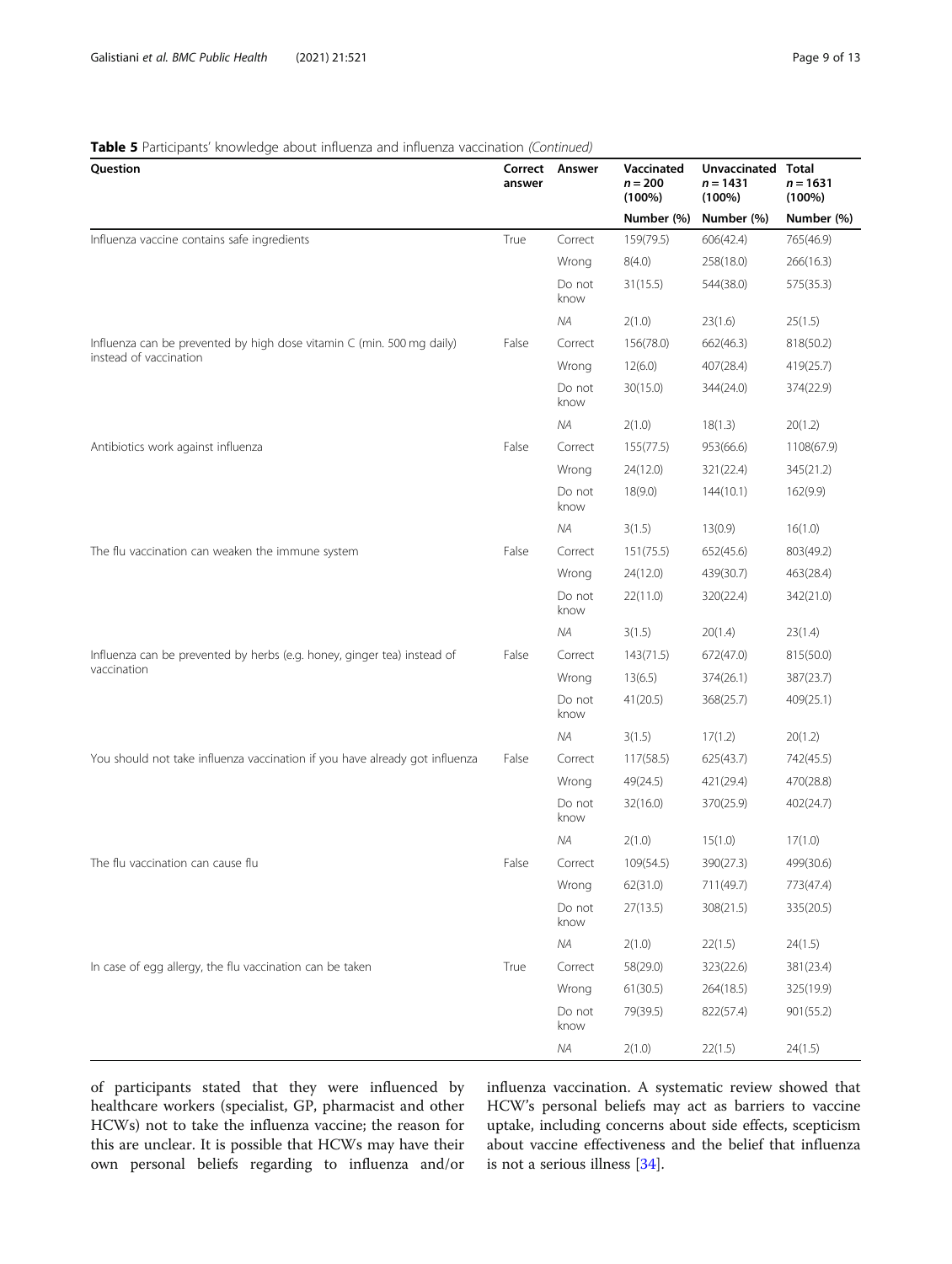| Variable                       | Willingness to be vaccinated by a pharmacist |                                | <b>Statistical test</b>   | p-      |
|--------------------------------|----------------------------------------------|--------------------------------|---------------------------|---------|
|                                | Yes<br>$n = 474(100\%)$                      | <b>No</b><br>$n = 1157(100\%)$ |                           | value   |
|                                | Number (%)                                   | Number (%)                     |                           |         |
| Age (years)                    |                                              |                                |                           |         |
| (mean $\pm$ SD)                | $32.5 \pm 10.8$                              | $34.2 \pm 10.6$                | Welch's two sample t-test | 0.0029  |
| Sex                            |                                              |                                |                           |         |
| Male                           | 132(42.6)                                    | 178(57.4)                      | Pearson's Chi-square test | < 0.001 |
| Female                         | 341(25.8)                                    | 979(74.2)                      |                           |         |
| N/A                            | 1(100)                                       | O(0.0)                         |                           |         |
| Type of residence              |                                              |                                |                           |         |
| Village                        | 61(23.6)                                     | 197(76.4)                      | Pearson's Chi-square test | 0.0375  |
| City                           | 412(30.0)                                    | 959(70.0)                      |                           |         |
| N/A                            | 1(50.0)                                      | 1(50.0)                        |                           |         |
| <b>Education level</b>         |                                              |                                |                           |         |
| Primary                        | 14(53.9)                                     | 12(46.1)                       | Pearson's Chi-square test | 0.0192  |
| Secondary                      | 245(28.5)                                    | 614(71.5)                      |                           |         |
| Tertiary                       | 214(28.8)                                    | 530(71.2)                      |                           |         |
| N/A                            | 1(50.0)                                      | 1(50.0)                        |                           |         |
| Occupational risk <sup>a</sup> |                                              |                                |                           |         |
| Yes                            | 122(23.8)                                    | 390 (76.2)                     | Pearson's Chi-square test | 0.0014  |
| No                             | 352(31.6)                                    | 762(68.4)                      |                           |         |
| N/A                            | O(0.0)                                       | 5(100)                         |                           |         |
| Health conditions risk b       |                                              |                                |                           |         |
| Yes                            | 179(28.4)                                    | 452(71.6)                      | Pearson's Chi-square test | 0.6238  |
| No                             | 295(29.5)                                    | 705 (70.5)                     |                           |         |
| Vaccinated                     |                                              |                                |                           |         |
| Yes                            | 116(58.0)                                    | 84(42.0)                       | Pearson's Chi-square test | < 0.001 |
| No                             | 358(25.0)                                    | 1073(75.0)                     |                           |         |
| Knowledge $(n = 1609)$         |                                              |                                |                           |         |
| (mean $\pm$ SD)                | $79.3 \pm 12.4$                              | $69.8 \pm 15.5$                | Welch's two sample t-test | < 0.001 |

<span id="page-9-0"></span>

| Table 6 Bivariate analysis of general characteristics and participants' willingness to be vaccinated by a pharmacist |  |  |  |  |  |
|----------------------------------------------------------------------------------------------------------------------|--|--|--|--|--|
|----------------------------------------------------------------------------------------------------------------------|--|--|--|--|--|

<sup>a</sup>Occupational risk factors include participants who have at least one of the following statuses: students in the healthcare field; work in health care services; social institution/long care term facility; nursery school/kindergarten; livestock or animal transfer (swine, poultry, horse); poultry processing or abattoir; work with immigrants/foreign people

b<br>Health risk factors include participants who had at least one of following conditions in the previous year: heart failure; coronary artery disease; chronic pulmonary disease; immune disease; taking immunosuppressive drugs; inflammatory bowel disease; chronic liver disease; chronic kidney disease; pregnancy/planning pregnancy; disabled (physically); smoker

However, most participants in the present study stated that their decision was not influenced by any external source. It can be concluded that most participants' decisions whether to have the influenza vaccination were mainly influenced by their own perceptions about influenza disease and/or the influenza vaccine. A previous systematic review found that perceptions around vaccine efficacy, safety and adverse events were the most influential factors in influenza vaccination uptake [[27](#page-11-0)]. Consequently, educational interventions relating to influenza disease and/or influenza vaccine should be targeted at patients themselves.

Knowledge about influenza vaccination/influenza disease This survey found that participants' level of knowledge around influenza vaccination and influenza disease associated with influenza vaccine uptake. Other studies have also found a higher level of knowledge to be associated with higher vaccination uptake rates [[21](#page-11-0), [27,](#page-11-0) [29,](#page-12-0) [35](#page-12-0)]. Additionally, previous research has shown that a lack of general knowledge about influenza/influenza vaccination was a barrier to influenza vaccination uptake [[8\]](#page-11-0).

Large differences existed in the level of knowledge between vaccinated and unvaccinated groups with regard to assumptions around the best method to prevent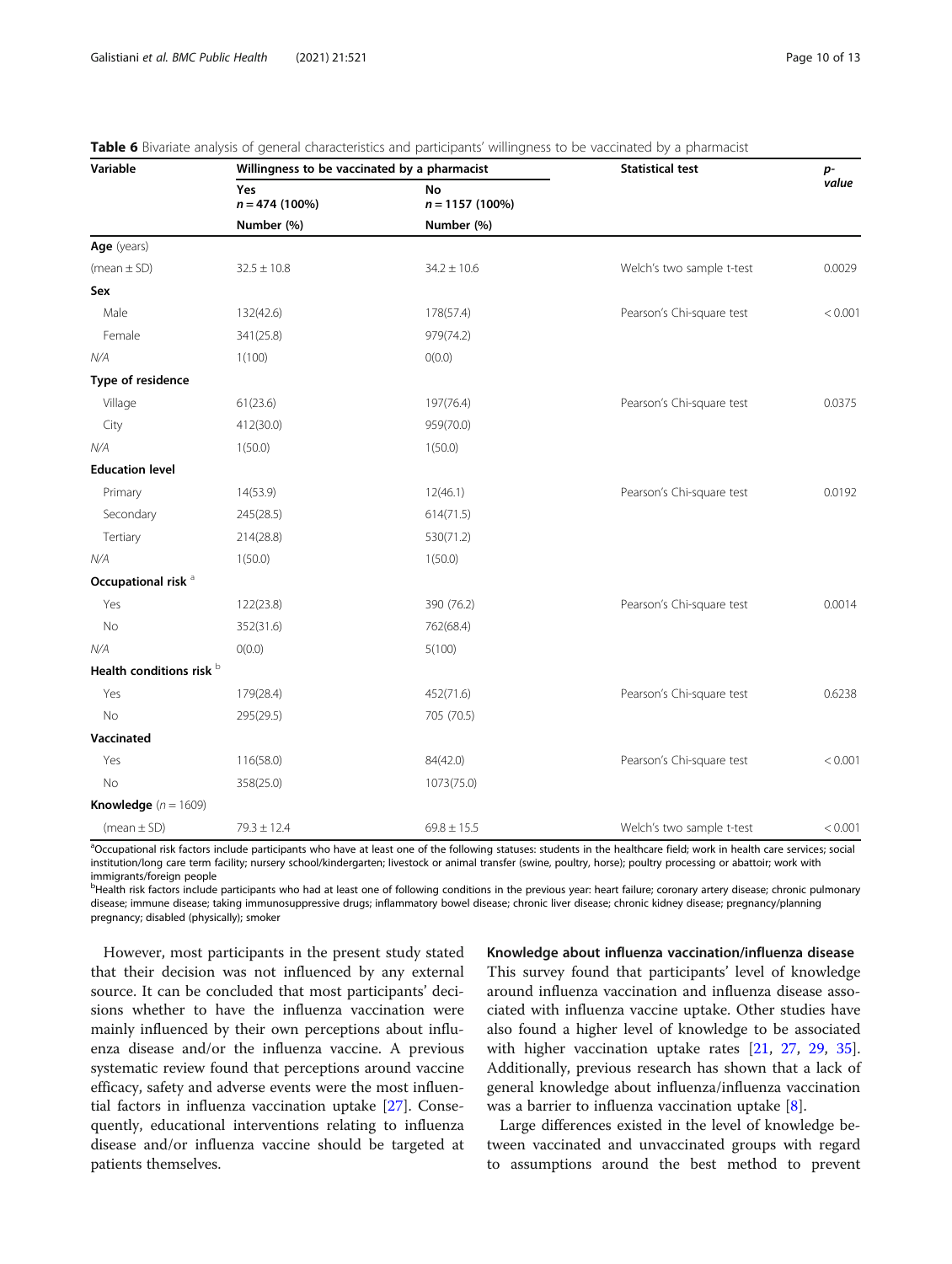influenza, the safety of vaccine ingredients and whether the influenza vaccine can cause influenza disease. Overall, the vaccinated participants were more knowledgeable than the unvaccinated ones in all other question items. These findings provide evidence that the lack of knowledge regarding the effectiveness and safety of the influenza vaccine in the unvaccinated group might influence these participants' attitudes towards influenza vaccination.

## Willingness to accept pharmacists as influenza vaccine administrators

Previous studies have suggested that pharmacy-provided vaccines may increase the uptake of the influenza vaccine [\[15](#page-11-0), [36,](#page-12-0) [37](#page-12-0)]. In Hungary, pharmacy-provided vaccines are not yet available. However, this study found that almost one-third (29.1%) of participants would be willing to receive their influenza vaccine from pharmacists. The participants' willingness in this regard may indicate that some of them already trust pharmacists to be vaccine administrators.

The results of the statistical analysis showed significant differences in the general characteristics of those who, in principle, said they accepted (the willing group') and those who, in principle, said they would refuse (the

unwilling group') pharmacists as vaccine administrators. Of the demographic factors, sex, occupational risk factor, level of knowledge and vaccination status were variables having clinical relevance. These findings imply that male participants, participants with an occupational risk factor, participants with a higher level of knowledge about influenza vaccination/influenza disease and those who had been vaccinated against influenza were more willing to be vaccinated by pharmacists.

We observed that the number of participants who were willing to be vaccinated by pharmacists was twotimes higher than the number of participants who were actually vaccinated during the 2017/18 influenza season. These findings suggest that influenza vaccination uptake in Hungary might be increased if pharmacists were involved. A number of studies into pharmacy-based influenza vaccination services have been published [[12,](#page-11-0) [15](#page-11-0), [38\]](#page-12-0). Studies have reported that patient satisfaction with pharmacist-administered vaccination was high [[39](#page-12-0)–[41](#page-12-0)]. Being vaccinated by pharmacists would also provide additional educational opportunities. For example, pharmacists can deliver correct information about the safety and quality of the influenza vaccine (e.g. the safety of the ingredients and quality assurance of the product).

#### Strengths and limitations

The strength of this study was the large sample size used to assess influenza vaccine uptake, related knowledge, and potential role of pharmacist as vaccine administrators. in Hungary. The findings in this study are, however, subject to some limitations. Data were self-reported by participants who were voluntary recruited via Facebook that could induce selection bias and the reported vaccination rates could not be verified by checking participants' medical records (recall bias). Due to the method, the share of inhabitants below 40 years of age were overrepresented in the study group which leads to slight underestimation of influenza vaccination uptake. Those who are lacking internet access or Facebook account are not represented in the study group. As social media access might be associated with level of influenza vaccine acceptance, either directly or indirectly, this limitation may lead to over- or under-estimation of influenza vaccination coverage. The study of Ahmed et al. from the U.S. showed that users of Facebook or Twitter had higher influenza vaccination uptake, compared to non-users of social media [\[42](#page-12-0)]. On the contrary, a strong anti-vaccine content on Facebook were detected in some countries  $[43-45]$  $[43-45]$  $[43-45]$  $[43-45]$  (note that nowadays *Facebook* is reducing the distribution of misinformation about vaccination and increasing users' exposure to credible, authoritative information)  $[46]$  $[46]$  $[46]$ . In Hungary, the presence of anti-vaccine content might only slightly influence the research findings, since the level of public trust in compulsory vaccinations are above 90% in Hungary and compulsory childhood vaccine uptake is close to 100%, which is outstanding in Europe [[46\]](#page-12-0).

Based on the survey method, our results may not represent well the whole Hungarian population. On the other hand, this exploratory study clearly identified problematic areas where educational interventions should focus.

## Conclusions

Influenza vaccine uptake among active adults was low in Hungary. Increased public awareness and improved knowledge about influenza vaccination and/or influenza disease is necessary to achieve higher influenza vaccination uptake rates. Based on the insufficient knowledge of participants concerning the effectiveness and safety of the influenza vaccine, combined with the level of acceptance among participants to obtain an influenza vaccination from a pharmacist, we recommend that both the educational role played by pharmacists should be extended, while vaccine administrator role should be considered and implemented.

#### Abbreviations

GP: General practitioner; HCW: Healthcare worker; USA: United States of America; WHO: World Health Organization

#### Acknowledgements

We are grateful for the contribution of all those who participated in this study.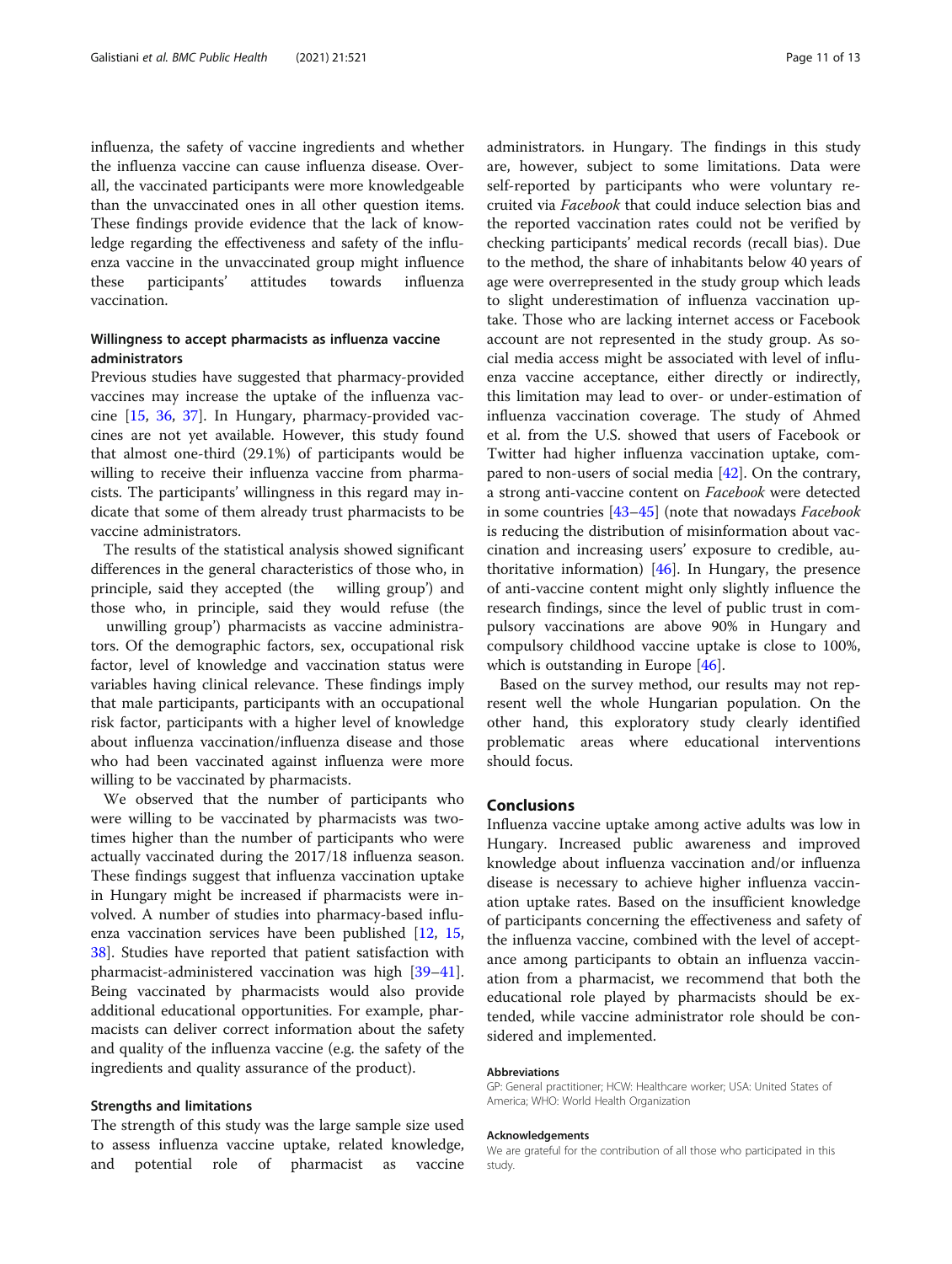#### <span id="page-11-0"></span>Authors' contributions

GFG: Formal analysis, writing original draft, interpretation and revise, editing; MM: Conceptualization, methodology, interpretation and revise, supervision; NM: Investigation, analysis, PD: design, interpretation and revise; KS: interpretation, revise and editing; ZE: investigation, interpretation and revise; RB: conceptualization, methodology, interpretation and revise, editing and supervision. All authors have read and approved the final manuscript.

#### Funding

The research project had no funding from any organizations. The manuscript publication was funded by University of Szeged Open Access Fund (grant number: 4597). This funding enable open access publication but has no role/ influence on study design, data collection, −analysis and -interpretation and manuscript writing.

#### Availability of data and materials

Data will be made available on request from the corresponding author.

## **Declarations**

#### Ethics approval and consent to participate

The National Medical Research Council (NMRC) was contacted and they confirmed that this study did not require ethics approval. Participants were informed the aims of the questionnaire and were asked to start filling-out the online questionnaire only if they consent to their anonymous participation (i.e. consent to participate was implied upon filling out and submitting the questionnaire).

#### Consent for publication

Not applicable.

#### Competing interests

The authors declare that they have no competing interests.

#### Author details

<sup>1</sup>Department of Clinical Pharmacy, Faculty of Pharmacy, University of Szeged, Szikra utca 8, Szeged 6725, Hungary. <sup>2</sup>Faculty of Pharmacy, Universitas Muhammadiyah Purwokerto, Jalan KH. Ahmad Dahlan, PO BOX 202, Purwokerto 53182, Indonesia.

# Received: 10 February 2020 Accepted: 7 March 2021<br>Published online: 17 March 2021

#### References

- 1. World Health Organization (WHO). Influenza (Seasonal) 2019. [http://www.](http://www.who.int/mediacentre/factsheets/fs211/en/) [who.int/mediacentre/factsheets/fs211/en/](http://www.who.int/mediacentre/factsheets/fs211/en/) (Accessed August 11, 2019).
- 2. European Centre for Disease Prevention and Control (ECDC). ECDC Technical Report: Seasonal influenza vaccination in Europe. In: Vaccination recommendations and coverage rates in the EU Member States for eight influenza seasons 2007–2008 to 2014–2015; 2017. [https://doi.org/10.2900/1](https://doi.org/10.2900/153616) [53616.](https://doi.org/10.2900/153616)
- 3. Cassini L, Colzani E, Pini A, Mangen M-JJ, Plass D, McDonald SA, et al. Impact of infectious diseases on population health using incidence-based disability-adjusted life years (DALYs): results from the burden of communicable diseases in Europe study, European Union and European economic countries, 2009 to 2013. Eurosurveillance. 2018;23(16):17–454. <https://doi.org/10.2807/1560-7917.ES.2018.23.16.17-00454>.
- 4. European Centre for Disease Prevention and Control (ECDC). Key Facts about Influenza (Flu) & Flu Vaccine. Seas Influ 2019. [http://www.cdc.gov/flu/](http://www.cdc.gov/flu/keyfacts.htm) [keyfacts.htm](http://www.cdc.gov/flu/keyfacts.htm) (Accessed August 11, 2019).
- Medlock J, Galvani AP. Optimizing Influenza Vaccine Distribution. Science. 2009;325(5948):1705–9. <https://doi.org/10.1126/science.1175570>.
- 6. Knipl DH, Röost G. Modelling the strategies for age Spesific vaccination scheduling during influenza pandemic outbreaks. Math Biosci Eng. 2011; 8(1):123–39. <https://doi.org/10.3934/mbe.2011.8.123>.
- Aw D, Silva AB, Palmer DB. Immunosenescence: emerging challenges for an ageing population. Immunology. 2007;120(4):435–46. [https://doi.org/1](https://doi.org/10.1111/j.1365-2567.2007.02555.x) [0.1111/j.1365-2567.2007.02555.x.](https://doi.org/10.1111/j.1365-2567.2007.02555.x)
- 8. Schmid P, Rauber D, Betsch C, Lidolt G, Denker L. Barriers of Influenza Vaccination Intention and Behavior – A Systematic Review of Influenza

Vaccine Hesitancy , 2005–2016. PLoS One. 2017;12(1):2005–16. [https://doi.](https://doi.org/10.1371/journal.pone.0170550) [org/10.1371/journal.pone.0170550.](https://doi.org/10.1371/journal.pone.0170550)

- 9. Yuen CYS, Tarrant M. Determinants of uptake of influenza vaccination among pregnant women – a systematic review. Vaccine. 2014;32(36):4602– 13. <https://doi.org/10.1016/j.vaccine.2014.06.067>.
- 10. Endrich MM, Blank PR, Szucs TD. Influenza vaccination uptake and socioeconomic determinants in 11 European countries. Vaccine. 2009;27(30): 4018–24. [https://doi.org/10.1016/j.vaccine.2009.04.029.](https://doi.org/10.1016/j.vaccine.2009.04.029)
- 11. Rizzo C, Rezza G, Ricciardi W. Strategies in recommending influenza vaccination in Europe and US. Hum Vaccin Immunother. 2018;14(3):693–8. <https://doi.org/10.1080/21645515.2017.1367463>.
- 12. Atkins K, Van Hoek AJ, Watson C, Baguelin M, Choga L, Patel A, et al. Seasonal influenza vaccination delivery through community pharmacists in England: evaluation of the London pilot. BMJ Open. 2016;6(2):1–11. [https://](https://doi.org/10.1136/bmjopen-2015-009739) [doi.org/10.1136/bmjopen-2015-009739.](https://doi.org/10.1136/bmjopen-2015-009739)
- 13. The Pharmaceutical Group of the European Union (PGEU). European Union Communicable Diseases and Vaccination 2019. [https://www.pgeu.eu/wp](https://www.pgeu.eu/wp-content/uploads/2019/07/180403E-PGEU-Best-Practice-Paper-on-Communicable-Diseases-and-Vaccination.pdf)[content/uploads/2019/07/180403E-PGEU-Best-Practice-Paper-on-](https://www.pgeu.eu/wp-content/uploads/2019/07/180403E-PGEU-Best-Practice-Paper-on-Communicable-Diseases-and-Vaccination.pdf)[Communicable-Diseases-and-Vaccination.pdf](https://www.pgeu.eu/wp-content/uploads/2019/07/180403E-PGEU-Best-Practice-Paper-on-Communicable-Diseases-and-Vaccination.pdf) (Accessed August 15, 2019).
- 14. International Pharmaceutical Federation (FIP). An overview of pharmacy's impact on immunisation coverage: a global survey. The Hague: International Pharmaceutical Federation; 2020.
- 15. Isenor JE, Edwards NT, Alia TA, Slayter KL, MacDougall DM, McNeil SA, et al. Impact of pharmacists as immunizers on vaccination rates: a systematic review and meta-analysis. Vaccine. 2016;34(47):5708–23. [https://doi.org/10.1](https://doi.org/10.1016/j.vaccine.2016.08.085) [016/j.vaccine.2016.08.085.](https://doi.org/10.1016/j.vaccine.2016.08.085)
- 16. International Pharmaceutical Federation (FIP). Joint FIP/WHO guidelines on good pharmacy practice standards for quality of pharmacy services 2011.
- 17. Forecast of Facebook user numbers in Hungary from 2017 to 2025 n.d. [https://www.statista.com/statistics/568794/forecast-of-facebook-user](https://www.statista.com/statistics/568794/forecast-of-facebook-user-numbers-in-hungary/)[numbers-in-hungary/](https://www.statista.com/statistics/568794/forecast-of-facebook-user-numbers-in-hungary/) (accessed January 15, 2018).
- 18. Ogston SA, Lemeshow S, Hosmer DW, Klar J, Lwanga SK. Adequacy of sample size in health studies, vol. 47. West Sussex: Wiley; 1991. [https://doi.](https://doi.org/10.2307/2532527) [org/10.2307/2532527.](https://doi.org/10.2307/2532527)
- 19. Emberi Erőforrások Minisztériuma (EMMI). EMMI módszertani levele a 2018. évi védőoltásokról 2018:1–44. [https://www.antsz.hu/data/cms84807/EMMI\\_](https://www.antsz.hu/data/cms84807/EMMI_VML2018_kozlony.pdf) [VML2018\\_kozlony.pdf](https://www.antsz.hu/data/cms84807/EMMI_VML2018_kozlony.pdf) (accessed July 20, 2019).
- 20. Güvenç IA, Parıldar H, Şahin MK, Erbek SS. Better knowledge and regular vaccination practices correlate well with higher seasonal influenza vaccine uptake in people at risk: promising survey results from a university outpatient clinic. Am J Infect Control. 2017;45(7):740–5. [https://doi.org/10.1](https://doi.org/10.1016/j.ajic.2017.02.041) [016/j.ajic.2017.02.041.](https://doi.org/10.1016/j.ajic.2017.02.041)
- 21. Alqahtani AS, Althobaity HM, Al Aboud D, Abdel-Moneim AS. Knowledge and attitudes of Saudi populations regarding seasonal influenza vaccination. J Infect Public Health. 2017;10(6):897–900. <https://doi.org/10.1016/j.jiph.2017.03.011>.
- 22. Haridi HK, Salman KA, Basaif EA, Al-Skaibi DK. Influenza vaccine uptake, determinants, motivators, and barriers of the vaccine receipt among healthcare workers in a tertiary care hospital in Saudi Arabia. J Hosp Infect. 2017;96(3):268–75. <https://doi.org/10.1016/j.jhin.2017.02.005>.
- 23. Bof de Andrade F, Sayuri Sato AP, Moura RF, Ferreira Antunes JL. Correlates of influenza vaccine uptake among community-dwelling older adults in Brazil. Hum Vaccines Immunother. 2017;13(1):103–10. [https://doi.org/10.1](https://doi.org/10.1080/21645515.2016.1228501) [080/21645515.2016.1228501.](https://doi.org/10.1080/21645515.2016.1228501)
- 24. European Centre for Disease Prevention and Control (ECDC). Seasonal influenza vaccination and antiviral use in EU/EEA Member States. 2018.
- 25. Tessier E, Warburton F, Tsang C, Rafeeq S, Boddington N, Sinnathamby M, Pebody R Population-level factors predicting variation in influenza vaccine uptake among adults and young children in England , 2015 / 16 and 2016 / 17. Vaccine 2019;36:3231–3238. https://doi.org/[https://doi.org/10.1016/j.va](https://doi.org/10.1016/j.vaccine.2018.04.074) [ccine.2018.04.074,](https://doi.org/10.1016/j.vaccine.2018.04.074) 23.
- 26. Dyda A, Karki S, Hayen A, Macintyre CR, Menzies R, Banks E, et al. Influenza and pneumococcal vaccination in Australian adults : a systematic review of coverage and factors associated with uptake. BMC Infect Dis. 2016;16(1):1– 15. <https://doi.org/10.1186/s12879-016-1820-8>.
- 27. Yeung S, Lam FLY, Coker R. Factors associated with the uptake of seasonal influenza vaccination in adults : a systematic review. J Public Health (Oxf). 2016;38:746–53. [https://doi.org/10.1093/pubmed/fdv194.](https://doi.org/10.1093/pubmed/fdv194)
- 28. Han YKJ, Michie S, Potts HWW, Rubin GJ. Predictors of influenza vaccine uptake during the 2009/10 influenza a H1N1v ('swine flu') pandemic: results from five national surveys in the United Kingdom. Prev Med (Baltim). 2016; 84:57–61. <https://doi.org/10.1016/j.ypmed.2015.12.018>.